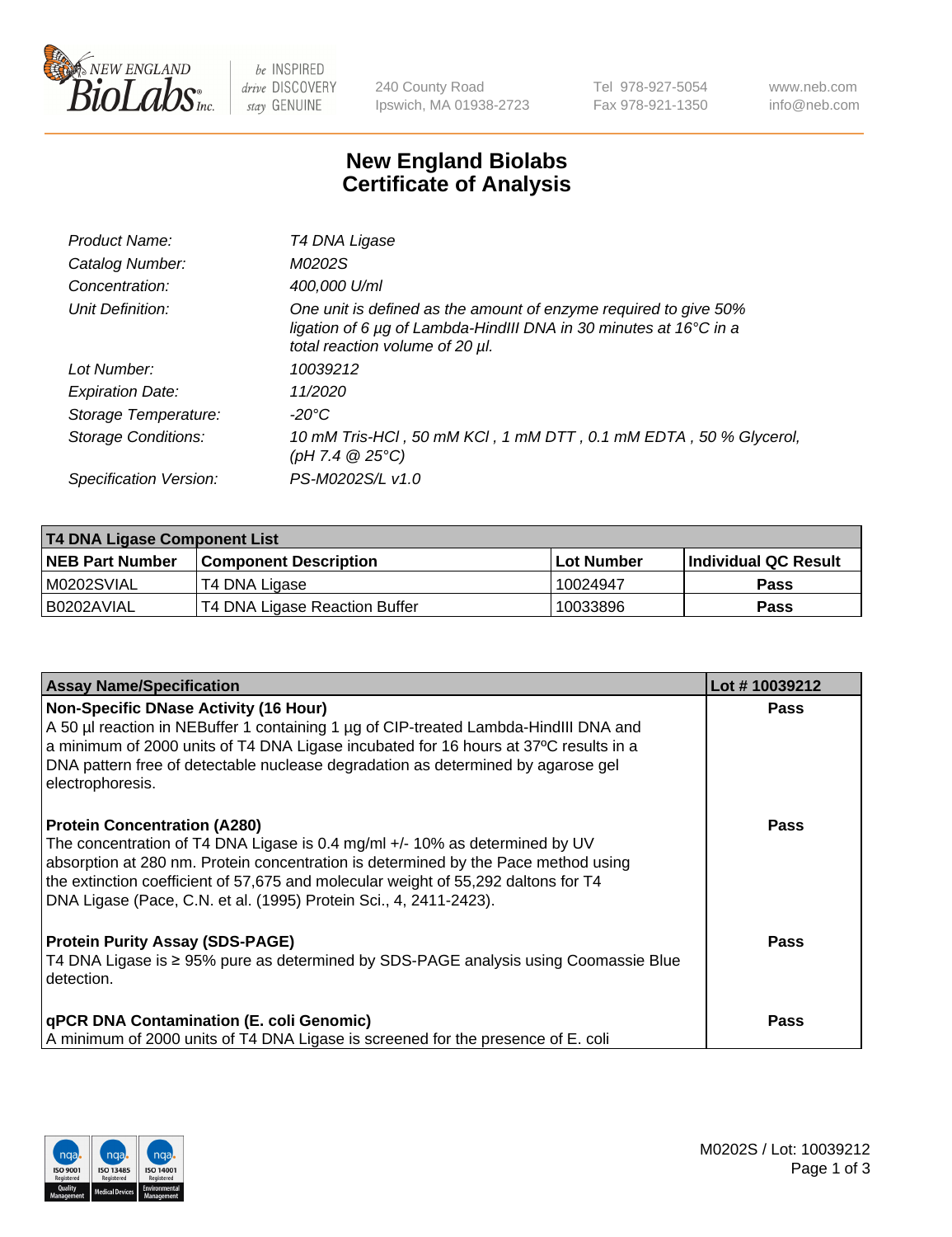

be INSPIRED drive DISCOVERY stay GENUINE

240 County Road Ipswich, MA 01938-2723 Tel 978-927-5054 Fax 978-921-1350

www.neb.com info@neb.com

| <b>Assay Name/Specification</b>                                                                                                                                                                                                                                                                                                                                                                             | Lot #10039212 |
|-------------------------------------------------------------------------------------------------------------------------------------------------------------------------------------------------------------------------------------------------------------------------------------------------------------------------------------------------------------------------------------------------------------|---------------|
| genomic DNA using SYBR® Green qPCR with primers specific for the E. coli 16S rRNA<br>locus. Results are quantified using a standard curve generated from purified E. coli<br>genomic DNA. The measured level of E. coli genomic DNA contamination is ≤ 1 E. coli<br>genome.                                                                                                                                 |               |
| <b>RNase Activity (Extended Digestion)</b><br>A 10 µl reaction in NEBuffer 4 containing 40 ng of a 300 base single-stranded RNA<br>and a minimum of 1 µl of T4 DNA Ligase is incubated at 37°C. After incubation for 16<br>hours, >90% of the substrate RNA remains intact as determined by gel electrophoresis<br>using fluorescent detection.                                                             | <b>Pass</b>   |
| <b>Single Stranded DNase Activity (FAM-Labeled Oligo)</b><br>A 50 µl reaction in CutSmart® Buffer containing a 20 nM solution of a fluorescent<br>internal labeled oligonucleotide and a minimum of 10,000 units of T4 DNA Ligase<br>incubated for 16 hours at 37°C yields <5% degradation as determined by capillary<br>electrophoresis.                                                                   | <b>Pass</b>   |
| Ligation and Recutting (Terminal Integrity, Digested DNA)<br>A 20 µl reaction in 1X T4 DNA Ligase Reaction Buffer containing 2 µg of Lambda<br>DNA-HindIII Digest and a minimum of 4000 units of T4 DNA Ligase incubated for 16<br>hours at 37°C results in >95% ligation of the DNA fragments as determined by agarose<br>gel electrophoresis. Of these ligated fragments, >95% can be recut with HindIII. | <b>Pass</b>   |
| <b>Exonuclease Activity (Radioactivity Release)</b><br>A 50 µl reaction in NEBuffer 1 containing 1 µg of a mixture of single and<br>double-stranded [3H] E. coli DNA and a minimum of 2000 units of T4 DNA Ligase<br>incubated for 4 hours at 37°C releases <0.1% of the total radioactivity.                                                                                                               | <b>Pass</b>   |
| <b>DNase Activity (Labeled Oligo, 3' extension)</b><br>A 50 µl reaction in CutSmart® Buffer containing a 20 nM solution of a fluorescent<br>labeled double-stranded oligonucleotide containing a 3' extension and a minimum of<br>10,000 units of T4 DNA Ligase incubated for 16 hours at 37°C yields <5% degradation<br>as determined by capillary electrophoresis.                                        | <b>Pass</b>   |
| <b>DNase Activity (Labeled Oligo, 5' extension)</b><br>A 50 µl reaction in CutSmart® Buffer containing a 20 nM solution of a fluorescent<br>labeled double-stranded oligonucleotide containing a 5' extension and a minimum of<br>10,000 units of T4 DNA Ligase incubated for 16 hours at 37°C yields <5% degradation<br>as determined by capillary electrophoresis.                                        | Pass          |
| Double Stranded DNase Activity (Labeled Oligo)<br>A 50 µl reaction in CutSmart® Buffer containing a 20 nM solution of a fluorescent<br>labeled double-stranded oligonucleotide containing a blunt end and a minimum of                                                                                                                                                                                      | <b>Pass</b>   |